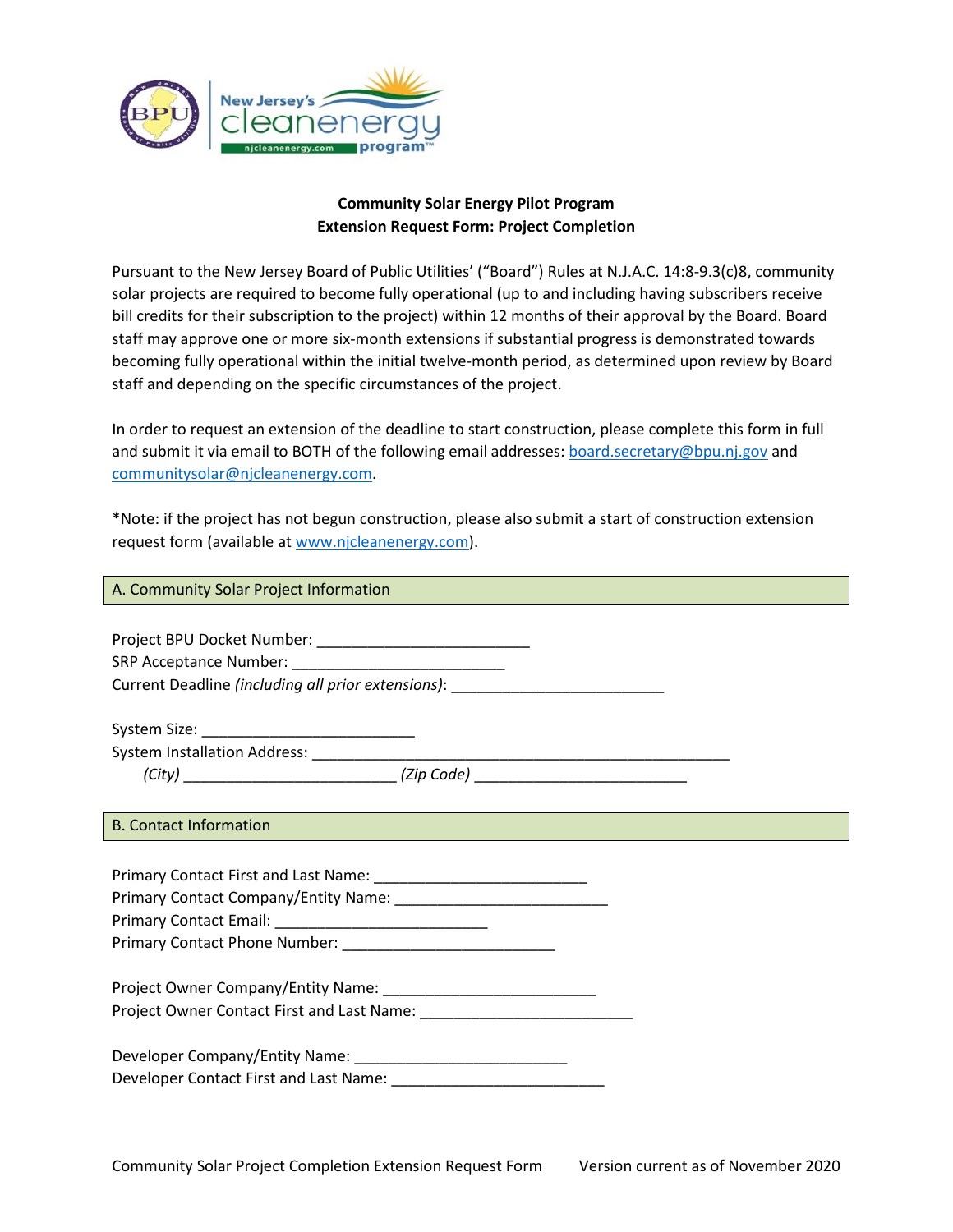

**Notes/Comments:** *(please indicate any change in contact information, ownership, etc.)*

| C. Prior Extension Request Information                                                                                                                                           |              |
|----------------------------------------------------------------------------------------------------------------------------------------------------------------------------------|--------------|
| Is this the first extension request for the project completion deadline? $\Box$ Yes                                                                                              | $\square$ No |
| Date First Extension Request Submitted: National System of The Case of The Case of The Case of The Case of The<br>First Extension Expiration Date: National Processor Contractor |              |
| Date Second Extension Request Submitted:<br>Second Extension Expiration Date:                                                                                                    |              |
| D. Progress Toward Project Completion                                                                                                                                            |              |

Please provide justification for the extension request, i.e. project updates and description of substantial progress toward project completion. Use additional sheets if necessary.

Examples: system installation, inspections, customer acquisition, partnerships, etc.